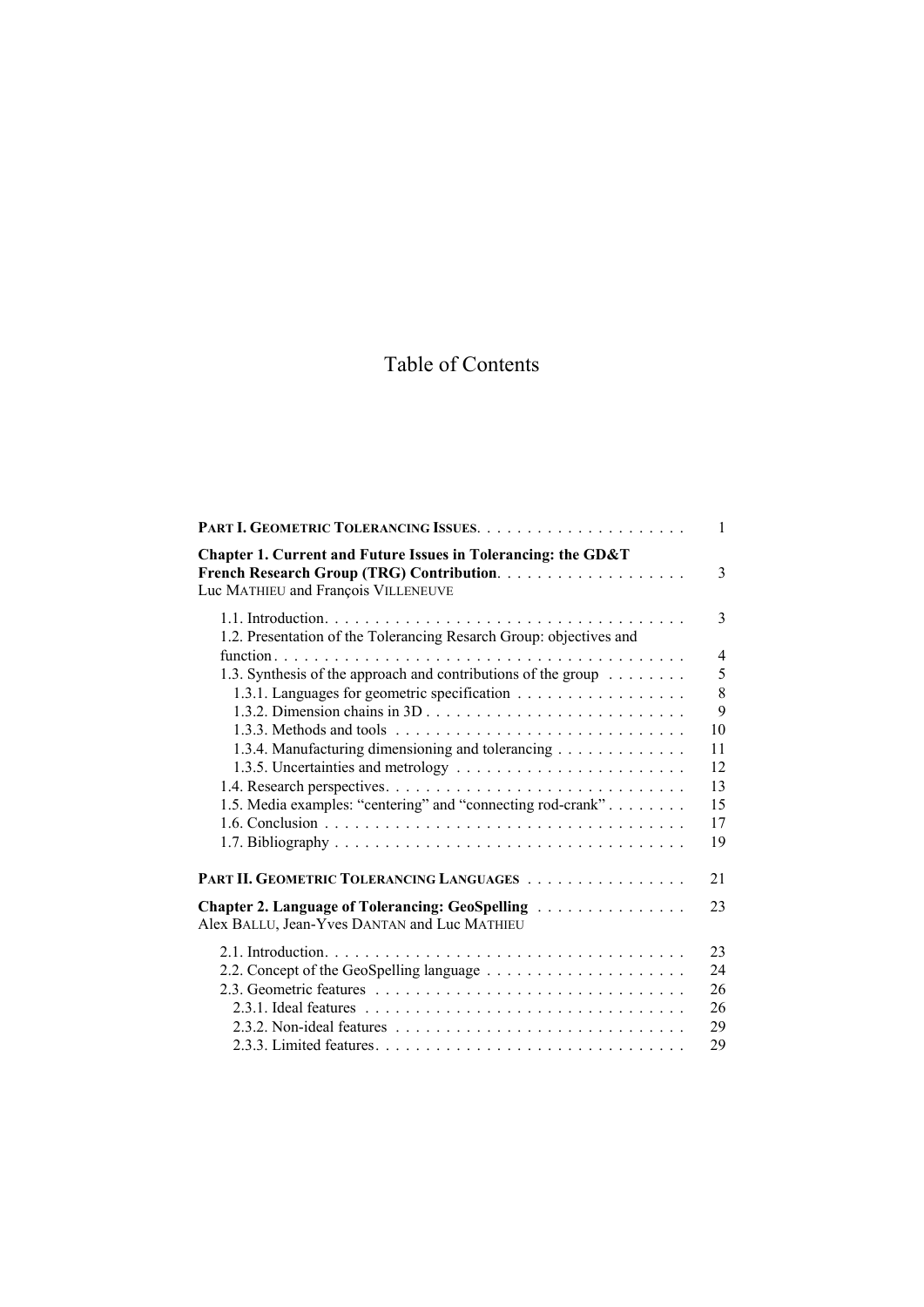## vi Geometric Tolerancing of Products

|                                                                      | 29 |
|----------------------------------------------------------------------|----|
|                                                                      | 29 |
|                                                                      | 30 |
| 2.4.3. Situation characteristic between ideal features.              | 33 |
| 2.4.4. Situation characteristic between limited and ideal features   | 36 |
| 2.4.5. Situation characteristic between non-ideal and ideal features | 36 |
| 2.4.6. Situation characteristic between non-ideal features           | 37 |
|                                                                      | 38 |
| 2.5.1. Operations to identify the geometric features                 | 39 |
|                                                                      | 42 |
|                                                                      | 43 |
| 2.7. Specifications on assemblies – quantifiers                      | 44 |
|                                                                      | 45 |
|                                                                      | 48 |
|                                                                      | 51 |
|                                                                      | 52 |
|                                                                      |    |
| Chapter 3. Product Model for Tolerancing                             | 55 |
| Denis TEISSANDIER and Jérôme DUFAURE                                 |    |
|                                                                      |    |
|                                                                      | 55 |
|                                                                      | 56 |
| 3.2.1. Cover the design cycle of the product                         | 56 |
| 3.2.2. Propose an environment of collaborative work                  | 57 |
| 3.2.3. Ensure the traceability of geometric specifications           | 57 |
|                                                                      | 58 |
|                                                                      | 58 |
| 3.3.2. General description of the IPPOP product model                | 58 |
| 3.3.3. Basic entities definition of the product model                | 59 |
| 3.3.4. Description of the connection links between basic entities    | 65 |
| 3.3.5. Description of the decomposition and aggregation of           |    |
|                                                                      | 67 |
| 3.3.6. Correspondence between tolerancing data and product           |    |
|                                                                      | 68 |
|                                                                      | 68 |
|                                                                      | 69 |
| 3.4.2. Formalization of the geometric condition transfer activity.   | 70 |
|                                                                      | 73 |
|                                                                      | 73 |
|                                                                      | 73 |
| 3.5.2. Functional analysis of the centering device.                  | 74 |
| 3.5.3. Transfer in preliminary design (stage 1)                      | 76 |
| 3.5.4. Transfers in embodiment design (stages 2 and 3)               | 77 |
|                                                                      |    |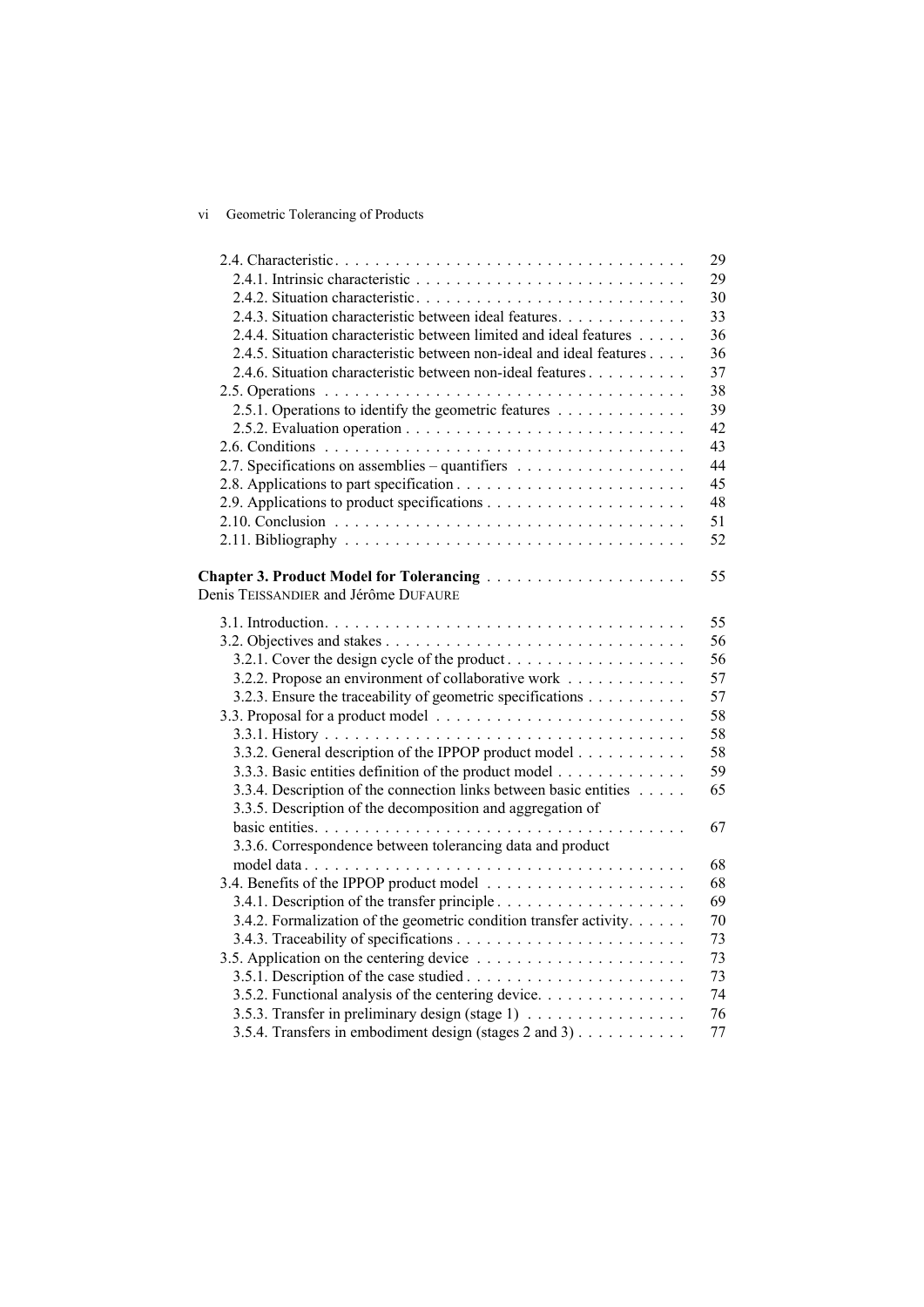| Table of Contents | . .<br>V11 |  |
|-------------------|------------|--|
|                   |            |  |

| 3.5.6. Traceability of specifications of axis 3                                        | 80<br>82 |
|----------------------------------------------------------------------------------------|----------|
|                                                                                        | 84<br>84 |
| <b>Chapter 4. Representation of Mechanical Assemblies and Specifications</b>           |          |
| Alex BALLU, Luc MATHIEU and Olivier LEGOFF                                             | 87       |
|                                                                                        | 87       |
|                                                                                        | 89       |
| 4.2.1. Components, surfaces and datum features                                         | 90       |
|                                                                                        | 91       |
|                                                                                        | 92       |
|                                                                                        | 95       |
| 4.3. The requirements, technical conditions and specifications                         | 97       |
|                                                                                        | 97<br>99 |
|                                                                                        | 99       |
|                                                                                        | 100      |
| 4.5. Displacements between situation features and associated loops                     | 103      |
|                                                                                        | 103      |
|                                                                                        | 104      |
| 4.5.3. Loops with or without a coordinate system on the components.                    | 106      |
|                                                                                        | 107      |
| 4.6.1. The key deviations, surfaces, joints and components                             | 107      |
| 4.6.2. The loops and key sub-graphs $\ldots \ldots \ldots \ldots \ldots \ldots \ldots$ | 107      |
|                                                                                        | 109      |
|                                                                                        | 110      |
| Chapter 5. Correspondence between Data Handled by the Graphs                           |          |
| Denis TEISSANDIER and Jérôme DUFAURE                                                   | 111      |
|                                                                                        | 111      |
| 5.2. Correspondence between tolerancing graphs and the product data                    | 112      |
|                                                                                        | 112      |
|                                                                                        | 114      |
| 5.2.3. Closings of influential loops and traceability of specifications                | 116      |
| 5.3. Correspondence between manufacturing set-ups and the data                         |          |
|                                                                                        | 118      |
|                                                                                        | 118      |
|                                                                                        | 120      |
|                                                                                        | 121      |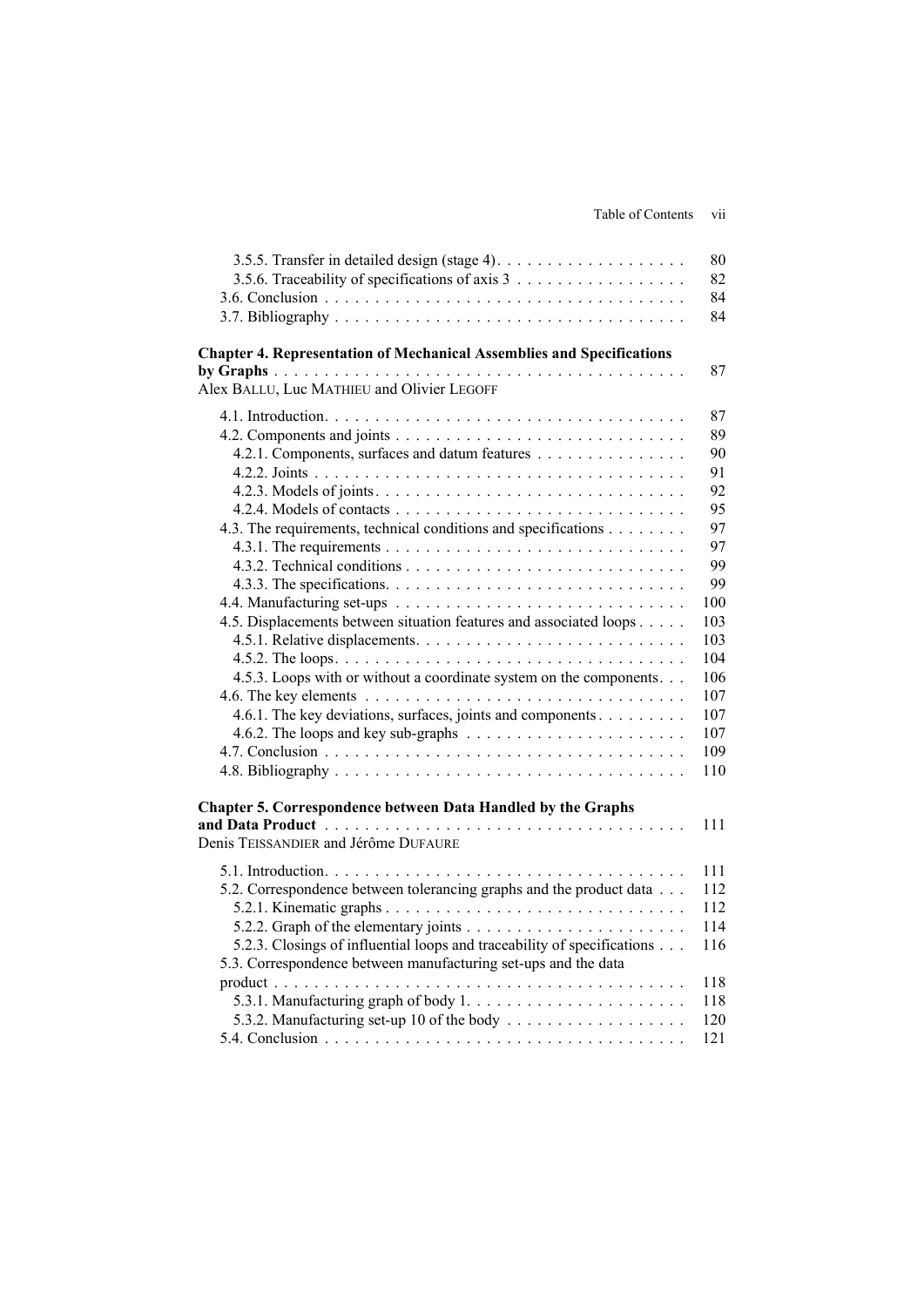viii Geometric Tolerancing of Products

|                                                                                                                                           | 123        |
|-------------------------------------------------------------------------------------------------------------------------------------------|------------|
| Chapter 6. Writing the 3D Chain of Dimensions (Tolerance Stack-Up)                                                                        | 125        |
| Pierre BOURDET, François THIÉBAUT and Grégory CID                                                                                         |            |
| 6.2. A reminder of the establishment of the unidirectional chain of                                                                       | 125        |
|                                                                                                                                           | 126        |
|                                                                                                                                           | 126        |
|                                                                                                                                           | 130        |
|                                                                                                                                           | 132        |
| 6.3. Establishment in writing of a chain of dimensions in 3D by the                                                                       |            |
| method of indeterminates in the case of a rigid body                                                                                      | 135        |
|                                                                                                                                           | 135        |
| 6.3.3. Laws of geometric behavior of a mechanism with gaps and                                                                            | 136        |
|                                                                                                                                           | 138        |
|                                                                                                                                           | 140        |
| 6.4. Consideration of the contact between parts in the mechanisms                                                                         | 142        |
|                                                                                                                                           | 142        |
| 6.4.2. Calculation of the distance between a point and a surface<br>6.4.3. Utilization of the distance function expressed in the symbolic | 143        |
|                                                                                                                                           | 144        |
| 6.5. Mechanisms composed of flexible parts, joints without gap (or                                                                        |            |
|                                                                                                                                           | 144        |
|                                                                                                                                           | 144        |
| 6.5.2. Utilization of a coordinate system on the parts                                                                                    | 144<br>145 |
| 6.5.3. Modeling of form defects and deformations                                                                                          | 146        |
| 6.5.5. The principle of writing an equation(s) for a mechanism                                                                            |            |
|                                                                                                                                           | 146        |
|                                                                                                                                           | 147        |
|                                                                                                                                           | 148        |
| Chapter 7. Tolerance Analysis and Synthesis, Method of Domains<br>Max GIORDANO, Eric PAIREL and Serge SAMPER                              | 151        |
|                                                                                                                                           | 151        |
|                                                                                                                                           | 152        |
|                                                                                                                                           | 152        |
|                                                                                                                                           | 153        |
| 7.2.3. Relative deviation torsor and absolute deviation torsor                                                                            | 154        |
| 7.2.4. Joint torsor, kinematic torsor and clearance torsor                                                                                | 155        |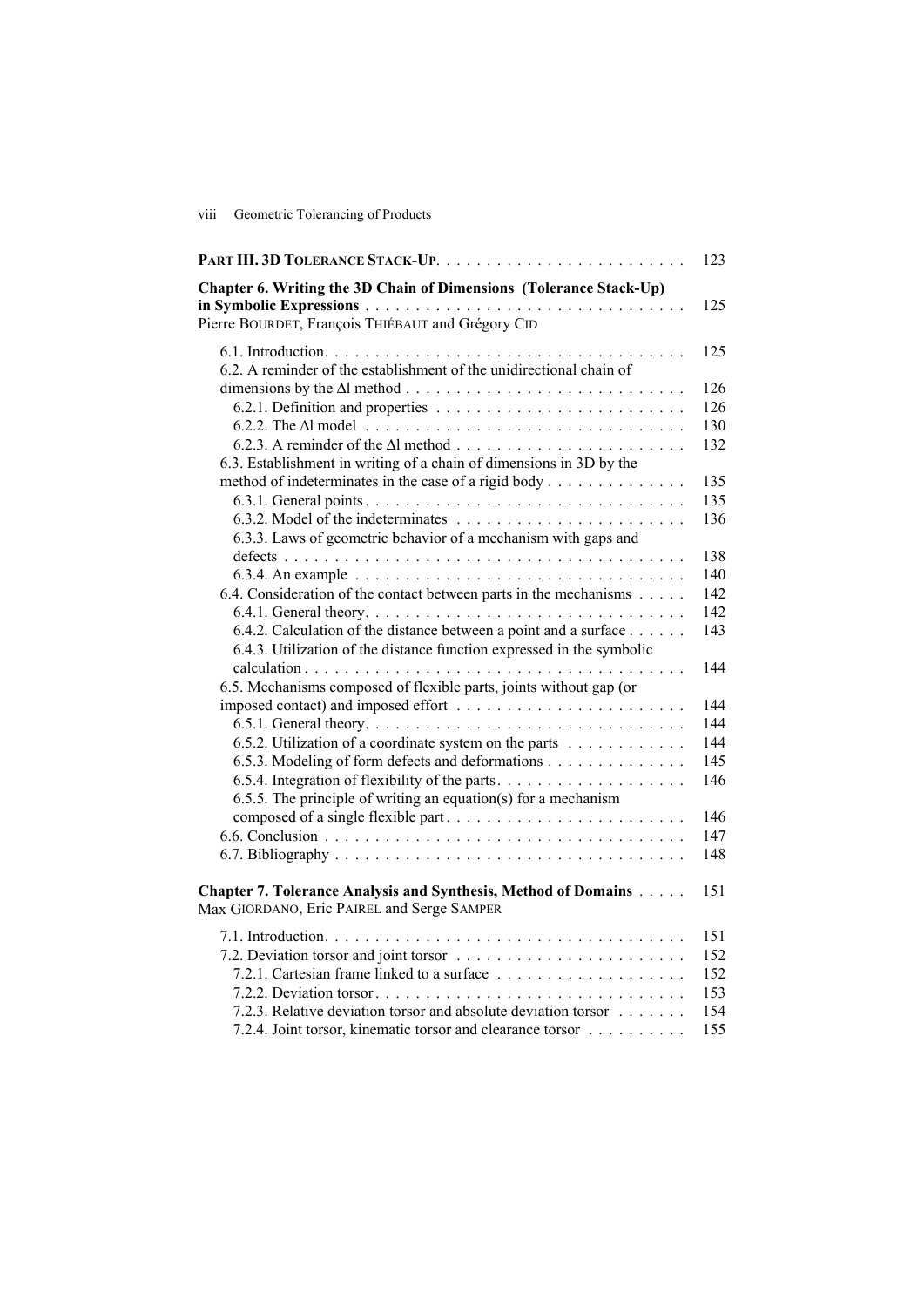Table of Contents ix

|                                                                                                      | 155 |
|------------------------------------------------------------------------------------------------------|-----|
| 7.3.1. Mechanism without clearance or deviation.                                                     | 155 |
| 7.3.2. Taking into account the clearances and deviations                                             | 156 |
|                                                                                                      | 158 |
|                                                                                                      | 158 |
|                                                                                                      | 161 |
| 7.5. Representation and properties of the domains                                                    | 162 |
|                                                                                                      | 162 |
|                                                                                                      | 163 |
|                                                                                                      | 164 |
| 7.5.4. Stacking of tolerances and sum of Minkowski.                                                  | 165 |
|                                                                                                      | 167 |
|                                                                                                      | 167 |
|                                                                                                      | 167 |
| 7.6. Application to the analysis of simple chains                                                    | 168 |
|                                                                                                      | 168 |
| 7.6.2. Application to a chain of dimension taking angular defects                                    |     |
|                                                                                                      | 169 |
| 7.6.3. Application to a connecting rod-crank system                                                  | 171 |
| 7.6.4. Application to the synthesis of tolerances                                                    | 171 |
| 7.6.5. Condition of assembly, virtual state and domain                                               | 172 |
|                                                                                                      | 173 |
| 7.7.1. Notion of residual clearance domain and inaccuracy domain                                     | 173 |
| 7.7.2. Condition of assembly for joints in parallel                                                  | 174 |
|                                                                                                      | 176 |
| 7.8.1. Elastic deviation and joint torsor definition                                                 | 176 |
|                                                                                                      | 176 |
|                                                                                                      | 176 |
|                                                                                                      | 177 |
|                                                                                                      | 177 |
|                                                                                                      | 178 |
|                                                                                                      | 178 |
|                                                                                                      | 178 |
|                                                                                                      | 179 |
|                                                                                                      | 179 |
|                                                                                                      | 180 |
|                                                                                                      | 180 |
|                                                                                                      |     |
| Chapter 8. Parametric Specification of Mechanisms<br>Philippe SERRÉ, Alain RIVIÈRE and André CLÉMENT | 183 |
|                                                                                                      | 183 |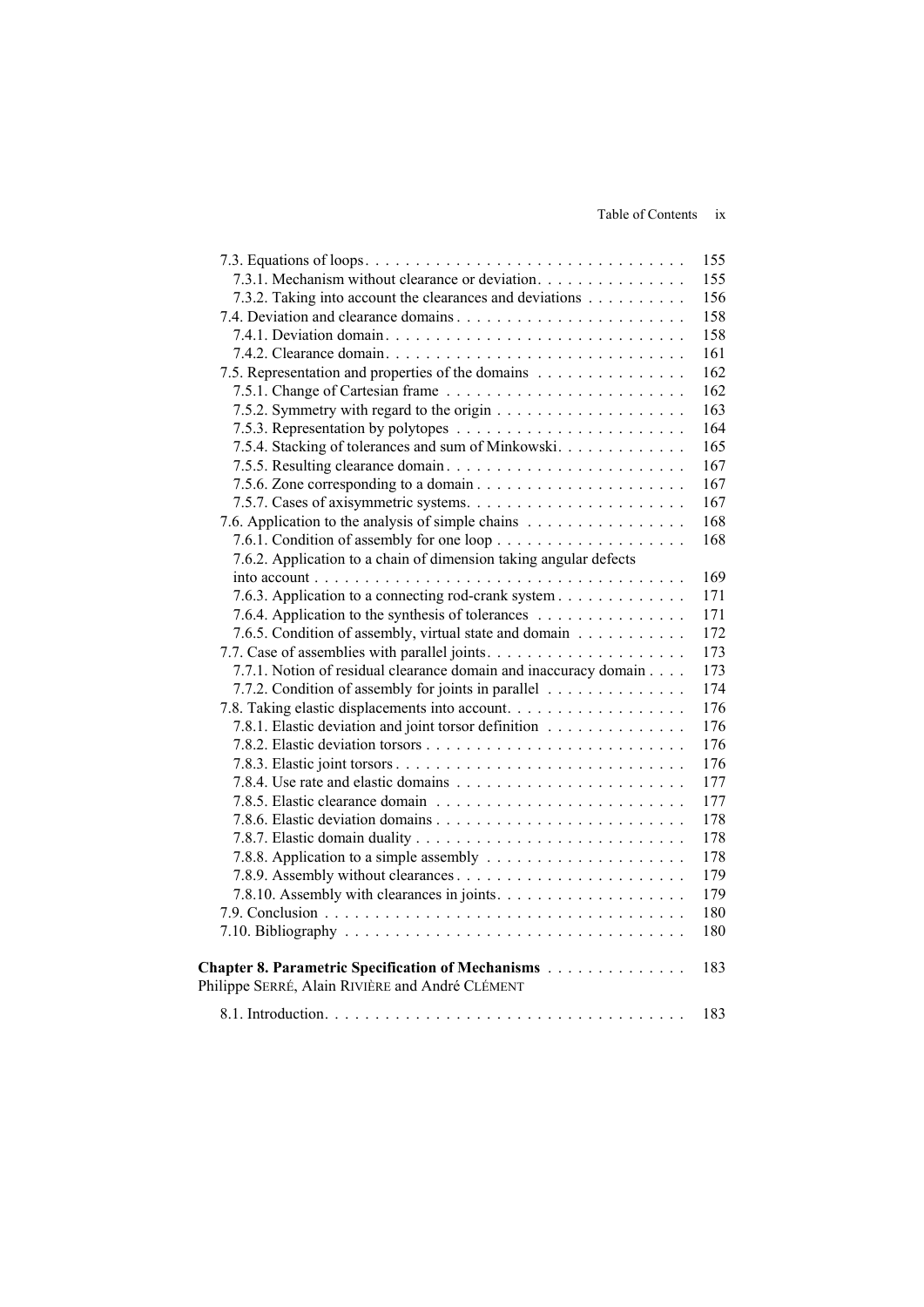## x Geometric Tolerancing of Products

| 8.2. Problem of the parametric specification of complete and consistent |     |
|-------------------------------------------------------------------------|-----|
|                                                                         | 184 |
|                                                                         | 185 |
|                                                                         | 185 |
| 8.2.3. Analysis of the coherence and completeness of dimensioning       | 187 |
| 8.3. Generation of parametric tolerancing by the differential variation |     |
|                                                                         | 188 |
| 8.3.1. Generation of implicit equations of a parametric tolerancing     | 188 |
|                                                                         | 189 |
| 8.3.3. Analysis and resolution of compatibility relations               | 192 |
|                                                                         | 192 |
|                                                                         | 193 |
| 8.5.1. Relation between the variation intervals of specification        |     |
|                                                                         | 194 |
| 8.5.2. Interchangeability and "clearance effect".                       | 196 |
|                                                                         | 198 |
|                                                                         | 199 |
|                                                                         | 200 |
| 8.6.3. Generation of the equation system associated with the            |     |
|                                                                         | 201 |
|                                                                         | 201 |
|                                                                         | 202 |
|                                                                         | 204 |
|                                                                         | 205 |
|                                                                         |     |
|                                                                         | 207 |
| <b>Chapter 9. CLIC: A Method for Geometrical Specification of</b>       |     |
|                                                                         | 209 |
| <b>Bernard ANSELMETTI</b>                                               |     |
|                                                                         |     |
|                                                                         | 209 |
|                                                                         | 210 |
|                                                                         | 210 |
|                                                                         | 211 |
|                                                                         | 212 |
|                                                                         | 212 |
|                                                                         | 213 |
|                                                                         | 215 |
|                                                                         | 216 |
|                                                                         | 217 |
| 9.4.1. Generation of positioning requirements.                          | 217 |
| 9.4.2. Generation of positioning tolerancing.                           | 218 |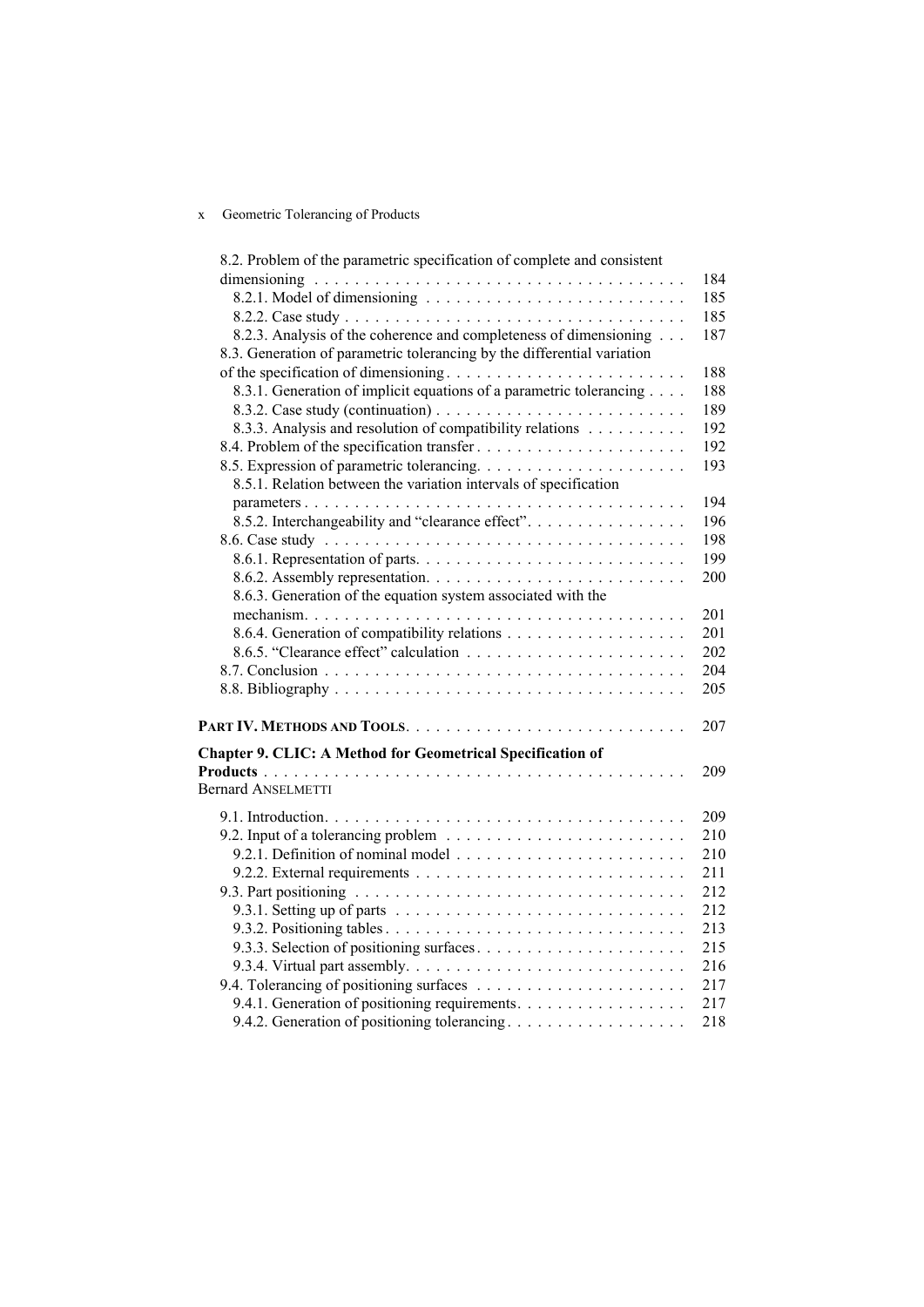|                                                                                        | 221 |
|----------------------------------------------------------------------------------------|-----|
| 9.5.1. Generation of proximity requirements                                            | 221 |
|                                                                                        | 222 |
|                                                                                        | 222 |
|                                                                                        | 222 |
| 9.6.3. Decomposition of complex requirements.                                          | 223 |
| 9.6.4. Tolerancing of the support $\ldots \ldots \ldots \ldots \ldots \ldots \ldots$   | 225 |
|                                                                                        | 227 |
| 9.7.1. Analysis lines method $\ldots \ldots \ldots \ldots \ldots \ldots \ldots \ldots$ | 227 |
|                                                                                        | 229 |
|                                                                                        | 232 |
|                                                                                        | 232 |
|                                                                                        | 234 |
|                                                                                        | 234 |
|                                                                                        | 234 |
| 9.8.3. Effective method for maximizing tolerances.                                     | 235 |
|                                                                                        | 238 |
|                                                                                        | 238 |
|                                                                                        |     |
| <b>Chapter 10. MECAmaster: a Tool for Assembly Simulation from Early</b>               |     |
| Design, Industrial Approach<br>Paul CLOZEL and Pierre-Alain RANCE                      | 241 |
|                                                                                        |     |
|                                                                                        | 241 |
| 10.2. General principle, 3D tolerance calculation                                      | 242 |
|                                                                                        | 242 |
|                                                                                        | 243 |
|                                                                                        | 244 |
|                                                                                        | 245 |
|                                                                                        | 245 |
| 10.3.1. Preamble: definition of surfaces playing a part in the model.                  | 246 |
|                                                                                        | 248 |
| 10.3.3. Hyperstatism calculation and analysis                                          | 251 |
|                                                                                        | 253 |
| 10.3.5. Quantification of functional conditions, choice of system                      |     |
|                                                                                        | 255 |
|                                                                                        | 263 |
|                                                                                        | 263 |
|                                                                                        | 264 |
| 10.4.3. Identification of specifications: example                                      | 265 |
| 10.4.4. Identification of numerical values: example                                    | 267 |
|                                                                                        | 268 |
|                                                                                        | 269 |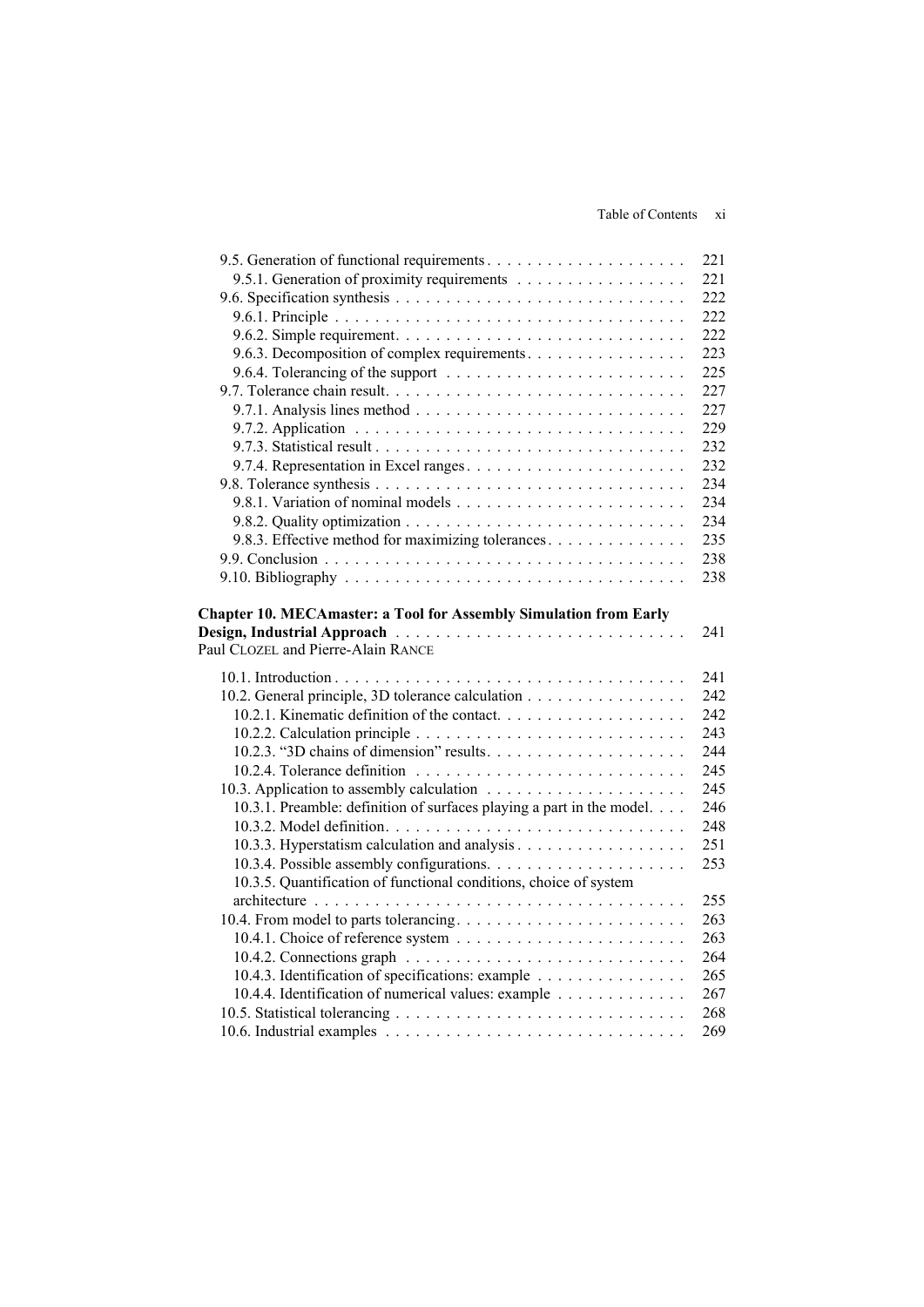| Geometric Tolerancing of Products<br><b>X11</b> |
|-------------------------------------------------|
|-------------------------------------------------|

| 10.6.2. Automotive industry: body structure assembly.<br>10.6.3. Automotive industry: mechanical assembly – engine group                                                                                                                                                                                                                                                                                                                                                                                                        | 269<br>270<br>271<br>271<br>272                                                  |
|---------------------------------------------------------------------------------------------------------------------------------------------------------------------------------------------------------------------------------------------------------------------------------------------------------------------------------------------------------------------------------------------------------------------------------------------------------------------------------------------------------------------------------|----------------------------------------------------------------------------------|
|                                                                                                                                                                                                                                                                                                                                                                                                                                                                                                                                 | 275                                                                              |
| Chapter 11. Geometric Manufacturing Simulation<br>Stéphane TICHADOU and Olivier LEGOFF                                                                                                                                                                                                                                                                                                                                                                                                                                          | 277                                                                              |
| 11.2.2. Modeling of a set-up $\ldots \ldots \ldots \ldots \ldots \ldots \ldots \ldots$<br>11.3. Approaches to geometric manufacturing simulation<br>11.3.1. Formal approach to geometric manufacturing simulation<br>11.3.2. Geometric manufacturing simulation with the CAM system                                                                                                                                                                                                                                             | 277<br>279<br>279<br>281<br>283<br>286<br>288<br>288<br>292<br>301<br>303<br>303 |
| Chapter 12. 3D Analysis and Synthesis of Manufacturing Tolerances<br>Frédéric VIGNAT and François VILLENEUVE                                                                                                                                                                                                                                                                                                                                                                                                                    | 305                                                                              |
| 12.2. Manufacturing transfer, analysis and synthesis in 1D<br>12.3. 3D manufacturing simulation model (MMP)<br>12.4. From the manufacturing process to the MMP<br>12.4.1. Determination of the positioning deviation<br>12.4.2. Determination of machining deviations<br>12.5.1. Definition of the virtual gauge and assembly properties<br>12.5.2. Numerical analysis method in the worst case scenario<br>12.6. 3D synthesis of manufacturing tolerances<br>12.6.1. Functional tolerance transfer by splitting the inequation | 305<br>306<br>314<br>314<br>315<br>317<br>319<br>323<br>323<br>323<br>328<br>329 |
| 12.6.2. Determination of the surfaces concerned<br>12.6.3. Proposition of a group of manufacturing tolerances.                                                                                                                                                                                                                                                                                                                                                                                                                  | 330<br>332<br>333                                                                |